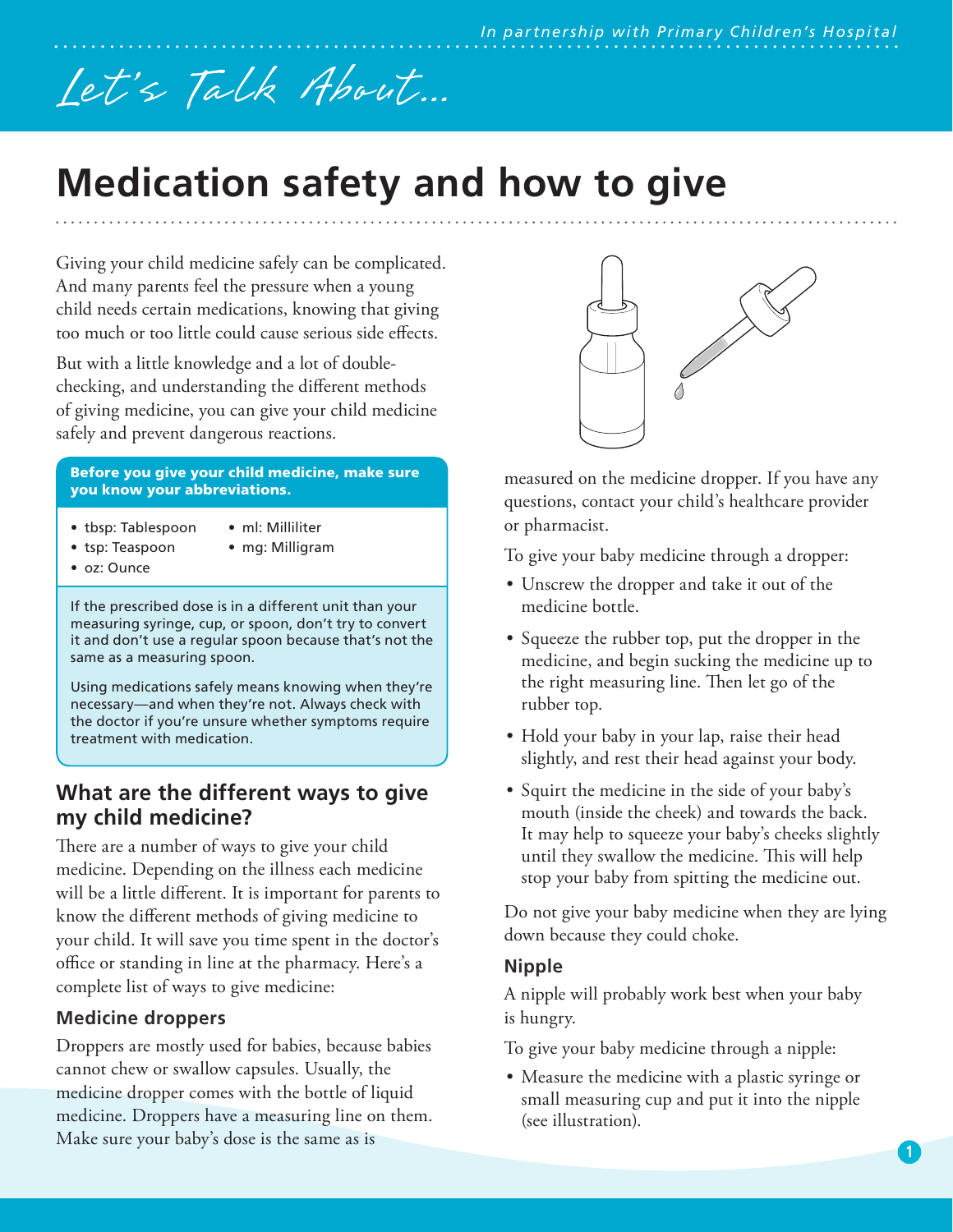

- Hold your baby like you normally do when feeding them from a bottle.
- Let your baby suck from the nipple. Make sure they suck all the medicine out of the nipple.
- Rinse the nipple with warm water when you are finished.



#### **Medicine cup**

A medicine cup is a small, plastic cup with measuring marks on the side. Use a medicine cup for your toddler or child if they normally drink from a cup.

To give your child medicine in a medicine cup:

- Pour liquid medicine into the medicine cup. Make sure you've poured the right amount.
- Give your child the medicine slowly. Allow them to swallow between sips.
- Rinse the medicine cup with warm water when you are finished.

#### **Syringe**

You can use a plastic oral syringe with no needle to give liquid medicines to babies and toddlers.

To give your child medicine with a syringe:

- Clean the syringe by pulling on the plunger to fill it with warm water. Then push the water out. Rinse and empty the syringe several times, but do not take the syringe apart
- After the syringe is clean, push the plunger all the way down. Put the syringe tip in the medicine or into the stopper in the bottle. Then pull the plunger until the medicine is at the right level.
- Hold your child in your lap, raise their head slightly, and rest their head against your body.
- Put the syringe to the side and the back of your child's mouth. Slowly push down the plunger on the syringe, giving your child time to swallow.
- Rinse the syringe with warm water when you are finished.

Do not give your child medicine when they are lying down, because they could choke.



#### **Teaspoon**

If your child's healthcare provider asks you to give your child a teaspoon of medicine, do not use an ordinary spoon. Use a measuring spoon so you can give your child the right dose.

To give your child medicine with a teaspoon:

- Pour the medicine into the teaspoon. Do not overfill it.
- Put the teaspoon in your child's mouth and let them swallow it slowly.
- Rinse the teaspoon with warm water when you are finished.

If the directions on the medicine say to use a teaspoon or tablespoon, ask your pharmacist how much to give your child.

#### **Pills and capsules**

Do not give your baby or toddler pills. Make sure your child is old enough to know how to swallow pills before using them.

To give older children pills:

- Have your child drink some water before swallowing a pills , unless the directions say not to.
- Have your child swallow the pills and then drink more water.

**2**

• Put the lid back on the medicine bottle tightly and store it out of your child's reach.